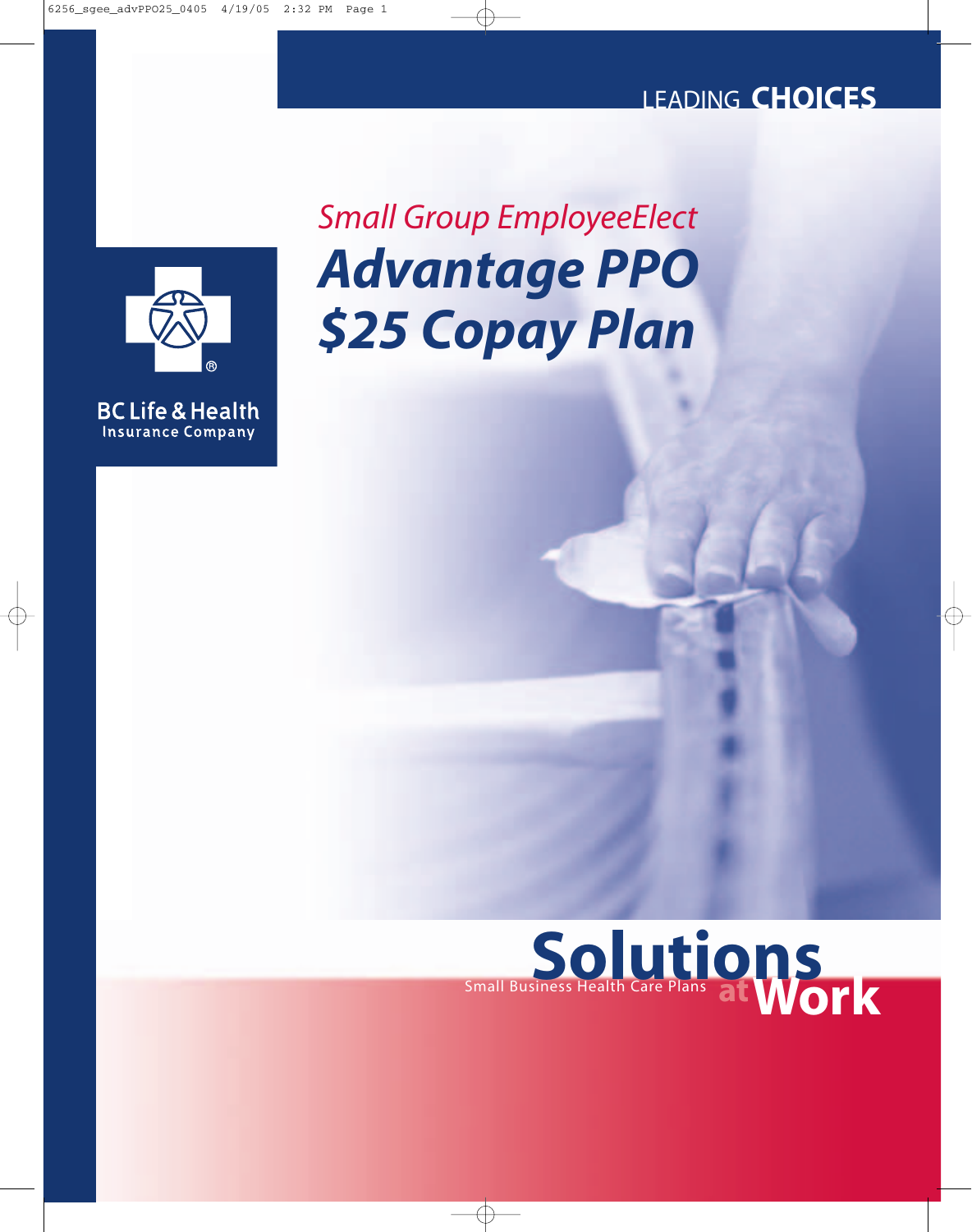## **Blue Cross …** *coverage you can trust.*

With Blue Cross, you're getting much more than a health plan. You're getting the financial strength and stability of a company you can trust. You're getting our rock solid reputation and over 65 years of experience. And, because we strive to be customer-focused in everything we do, you'll have the security of knowing we'll be there when you need us. Just call Small Group Customer Service at (800) 627-8797 and we'll be happy to help.

## **Advantage PPO \$25 Copay … a high-end plan offering rich benefits.**

## *It's all about you.*

- **•** You get up to \$5,000,000 in covered benefits over your lifetime
- **•** You choose from over 46,000 doctors and specialists, and from over 440 hospitals
- **•** You save money because we've negotiated lower rates with our in-network doctors
- You choose either an annual physical exam or a HealthyCheck<sup>SM</sup> preventive screening each year; deductible waived
- **•** You get coverage all across the country through the BlueCard® program

## **Your plan is packed with valuable programs and services … Take advantage of these free resources:**

- **HealthyExtensions**<sup>SM</sup> provides information about 10-50% discounts on health and wellness products and services offered by independent vendors and practitioners
- **• MedCall®** connects you to registered nurses 24 hours a day for answers to your medical questions
- **Baby Connection**<sup>SM</sup> helps you take positive steps in preparing for your new arrival
- **• Health Improvement Programs** support you in managing diabetes, asthma or congestive heart failure
- **• Healthy Living** gives you access to a wealth of information and resources on www.bluecrossca.com
- **• Subimo® Healthcare Advisor** offers you the ability to research medical and hospital information customized to your specific circumstances through convenient access to their secure Web site

# **Just the right balance between cost & coverage.**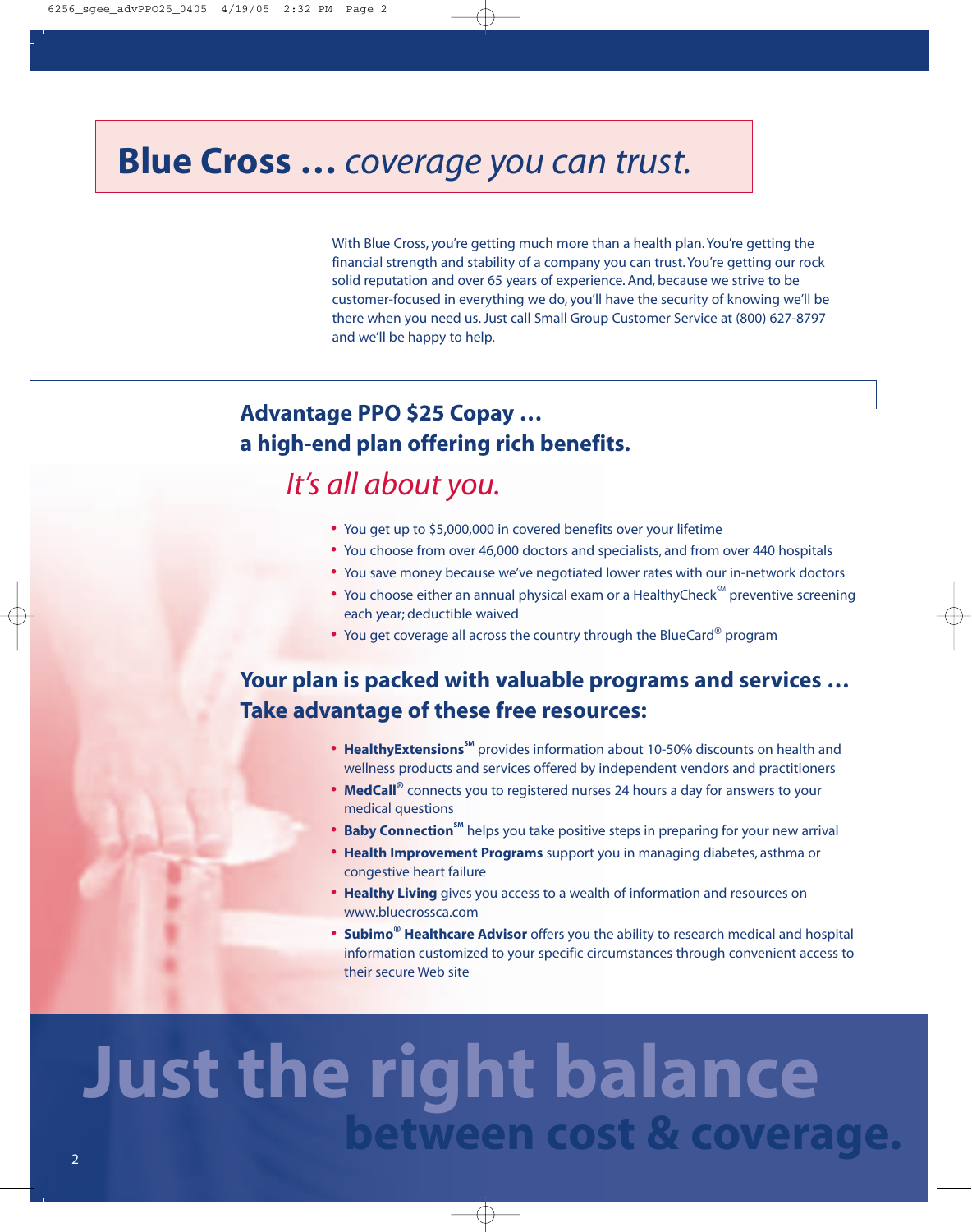# **Powerful Savings** *from The Power of Blue SM*

## **With Blue Cross health coverage, you save in three significant ways:**

- 1) Our in-network doctors and hospitals charge you lower, Blue Cross-negotiated fees
- 2) You pay only a portion of the fees for your eligible covered expenses (see example below) and we pay the rest
- 3) We give you access to tremendous savings on preventive care, so you can stay as *healthy* as possible – and keep your health care expenses as *low* as possible



*You're free to go to health care providers outside of the Blue Cross network, but you'll save a substantial amount by choosing from our 46,000 doctors and 440 hospitals. So stay in the Blue Cross network … and put The Power of BlueSM to work for you.*

## *One of our top-selling plans*

# The Advantage PPO \$25 Copay Plan.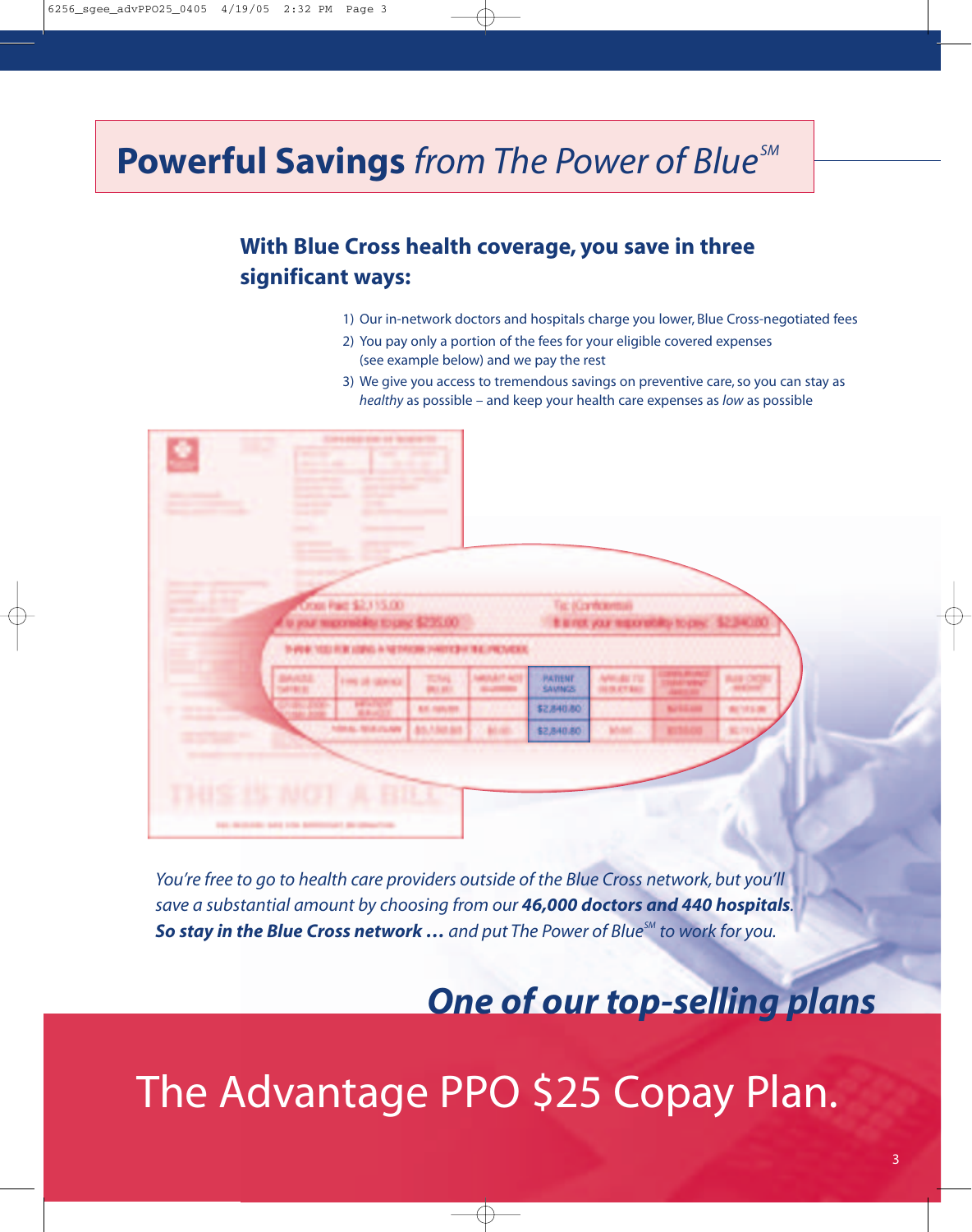## **SMALL GROUP Advantage PPO \$25 Copay Plan**

*All amounts listed are the member's responsibility to pay after deductibles, unless otherwise noted. In-network negotiated fees can result in 30 to 40% savings compared to providers' usual fees.*

| <b>CORE FEATURES</b>                                                                                                                                                      | <b>IN-NETWORK</b><br><b>Receive Negotiated Savings</b>                                                                                                                                                                                                                  | <b>OUT-OF-NETWORK</b><br><b>Pay Higher Costs</b>                                                                                                                            |
|---------------------------------------------------------------------------------------------------------------------------------------------------------------------------|-------------------------------------------------------------------------------------------------------------------------------------------------------------------------------------------------------------------------------------------------------------------------|-----------------------------------------------------------------------------------------------------------------------------------------------------------------------------|
| <b>Annual Deductible</b><br>In-network and out-of-network combined,<br>annual deductible applies towards annual<br>out-of-pocket maximum                                  | \$250 per member for all medical<br>services except office visits, annual Physical Exam, HealthyCheck screening<br>and prescription drugs; two-member maximum                                                                                                           |                                                                                                                                                                             |
| <b>Maximum Lifetime Covered Charges</b><br><b>Paid by Blue Cross</b><br>In-network and out-of-network combined                                                            | \$5,000,000                                                                                                                                                                                                                                                             |                                                                                                                                                                             |
| <b>Annual Out-of-Pocket Maximum</b>                                                                                                                                       | \$3,600 per member, two-member maximum<br>(member pays 30% of negotiated fee up to<br>\$900 and then 10% from \$901 to \$3,600)<br>Certain member payments do not apply <sup>1</sup>                                                                                    | Once Blue Cross payments reach \$10,000<br>per member, member pays nothing for<br>covered expenses for the remainder of the<br>year except charges over the allowed amounts |
| <b>Office Visits</b><br>Not subject to annual deductible                                                                                                                  | \$25 copay for initial 12 office visits<br>per member, additional office visits<br>45% of negotiated fee up to \$900 and then<br>10% from \$901 to \$3,600                                                                                                              | 50% of negotiated fee<br>plus 100% of excess charges                                                                                                                        |
| <b>Other Professional Services</b><br>Includes maternity, diagnostic lab and X-ray                                                                                        | 30% of negotiated fee up to \$900 and then<br>10% from \$901 to \$3,600, after<br>annual deductible                                                                                                                                                                     | 50% of negotiated fee plus 100% of<br>excess charges after annual deductible                                                                                                |
| <b>Hospital Inpatient Facility Services</b><br><b>Preservice Review required</b>                                                                                          | 30% of negotiated fee up to \$900 and then<br>10% from \$901 to \$3,600, after<br>annual deductible                                                                                                                                                                     | All charges in excess of \$650 per day<br>after annual deductible                                                                                                           |
| <b>Hospital Inpatient Professional Services</b><br>(lab, physician, anesthesia)                                                                                           | 30% of negotiated fee up to \$900 and then<br>10% from \$901 to \$3,600, after<br>annual deductible                                                                                                                                                                     | 50% of negotiated fee plus 100% of<br>excess charges after annual deductible                                                                                                |
| <b>Outpatient Facility Services</b><br>Preservice Review required for certain<br>surgical services and diagnostic procedures                                              | 30% of negotiated fee up to \$900 and then<br>10% from \$901 to \$3,600, after<br>annual deductible                                                                                                                                                                     | All charges in excess of \$380 per day<br>after annual deductible                                                                                                           |
| <b>Ambulatory Surgical Centers</b><br>Preservice review required                                                                                                          | 30% of negotiated fee up to \$900 and then<br>10% from \$901 to \$3,600, after<br>annual deductible                                                                                                                                                                     | All charges in excess of \$380 per day<br>after annual deductible                                                                                                           |
| <b>Prescription Drugs<sup>2</sup></b><br>30-day supply retail;<br>up to a 60-day supply available<br>through mail order                                                   | Generic: \$15 copay; brand-name if generic<br>not available: \$25 copay; brand-name if<br>generic is available: \$15 copay plus the<br>difference in cost between brand-name drug<br>and generic equivalent; self-injectable<br>(except insulin): 30% of negotiated fee | 50% of drug limited fee schedule<br>plus 100% of excess charges if filled<br>within California                                                                              |
| Annual Preventive Care Options (not subject to deductible): each family member, ages 7-adult, may choose annually between a physical<br>exam or a HealthyCheck screening: |                                                                                                                                                                                                                                                                         |                                                                                                                                                                             |
| <b>Physical Exam</b><br>Maximum Blue Cross payment \$200 for<br>members covered more than 6 months/<br>\$100 if less; in-network and<br>out-of-network combined           | \$25 copay for office visit plus<br>30% of negotiated up to \$900 and then<br>10% from \$901 to \$3,600 for all other<br>covered services                                                                                                                               | 50% of negotiated fee,<br>plus 100% of excess charges                                                                                                                       |
| <b>OR</b><br><b>HealthyCheck<sup>™</sup> Screening</b><br>Includes certain lab tests, immunizations<br>and health education information                                   | \$25 or \$75 copay health screening options                                                                                                                                                                                                                             | Not available                                                                                                                                                               |

**<sup>1</sup>** *Services that do not apply to the annual out-of-pocket maximum include, but are not limited to: copay paid under the pharmacy benefit; copay paid for acupuncture/ acupressure; copay for mental or nervous disorders and substance abuse (except for treatment of severe mental illness and serious emotional disturbances of a child); copay for not obtaining preservice review; HealthyCheck payments; \$500 copay for infertility services; non-covered services.*

**<sup>2</sup>** *Infertility Drugs: Infertility drug lifetime maximum Blue Cross payment \$1,500 in-network and out-of-network combined. All drugs: if member selects a brand-name drug when a generic equivalent drug is available, even if the physician writes a "dispense as written" or "do not substitute" prescription, the member will be responsible for the generic copay plus the difference in cost between the brand-name drug and the generic equivalent drug.*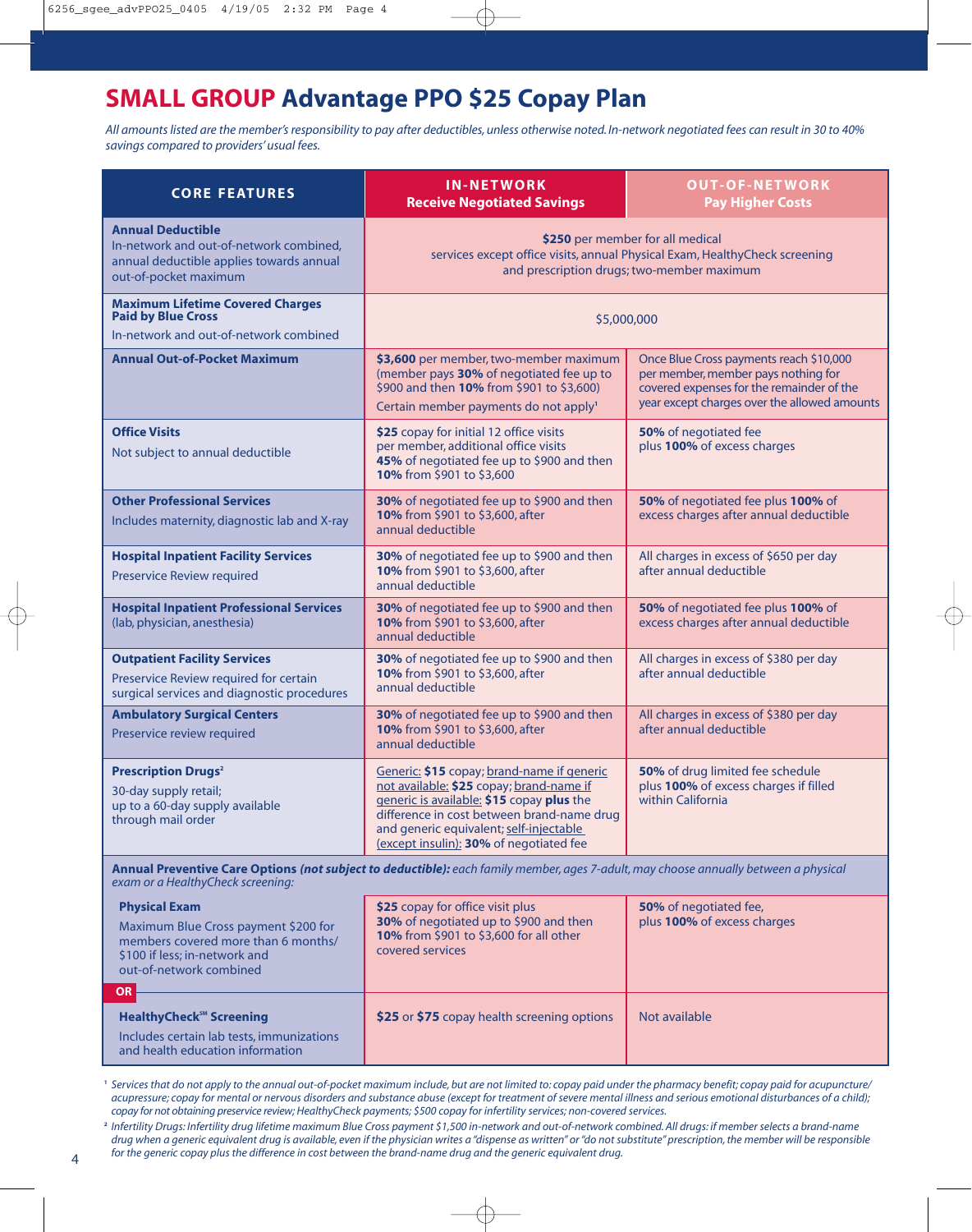## **SMALL GROUP Advantage PPO \$25 Copay Plan**

*This is an overview of coverage. A comprehensive description of coverage, benefits and limitations is contained in the Certificate. Review the Exclusions and Limitations prior to applying for coverage.*

| <b>ADDITIONAL FEATURES</b>                                                                                                                                                                                                                                                | <b>IN-NETWORK</b><br><b>Receive Negotiated Savings</b>                                                                                                                                       | <b>OUT-OF-NETWORK</b><br><b>Pay Higher Costs</b>                                                                                                                                                                                                                                    |
|---------------------------------------------------------------------------------------------------------------------------------------------------------------------------------------------------------------------------------------------------------------------------|----------------------------------------------------------------------------------------------------------------------------------------------------------------------------------------------|-------------------------------------------------------------------------------------------------------------------------------------------------------------------------------------------------------------------------------------------------------------------------------------|
| <b>Well Baby Immunizations</b><br>and Adult Screening Tests<br><b>Children through age 6</b><br>Regular check-up and immunizations<br><b>Ages 7-Adult</b><br>Includes annual Pap, breast exam, and<br>mammogram for women, and Prostate<br>Specific Antigen study for men | \$25 office visit copay (not subject to<br>deductible) 30% of negotiated fee up to<br>\$900 and then 10% from \$901 to \$3,600 for<br>all other covered services, after<br>annual deductible | 50% of negotiated fee plus 100% of excess<br>charges, after annual deductible                                                                                                                                                                                                       |
| <b>Emergency Care</b><br>\$100 Emergency Room copayment for<br>each visit - waived if admitted                                                                                                                                                                            | 30% of negotiated fee up to \$900 and then<br>10% from \$901 to \$3,600, after<br>annual deductible                                                                                          | 30% of customary and reasonable charges<br>plus 100% of excess charges for the first 48<br>hours after annual deductible; after 48 hours,<br>all charges in excess of \$650 per day after<br>annual deductible                                                                      |
| <b>Ambulance</b>                                                                                                                                                                                                                                                          | 30% of negotiated fee up to \$900 and then<br>10% from \$901 to \$3,600, after<br>annual deductible                                                                                          | 50% of negotiated fee plus 100% of excess<br>charges, after annual deductible                                                                                                                                                                                                       |
| <b>Skilled Nursing Facility</b><br>100 days per year, in-network and<br>out-of-network combined;<br><b>Preservice Review required</b>                                                                                                                                     | 30% of negotiated fee up to \$900 and then<br>10% from \$901 to \$3,600, after<br>annual deductible                                                                                          | All charges in excess of \$150 per day after<br>annual deductible                                                                                                                                                                                                                   |
| <b>Home Health Care</b><br>100 four-hour visits per year, in-network and<br>out-of-network combined;<br><b>Preservice Review required</b>                                                                                                                                 | 30% of negotiated fee up to \$900 and then<br>10% from \$901 to \$3,600, after<br>annual deductible                                                                                          | All charges in excess of \$75 per visit after<br>annual deductible                                                                                                                                                                                                                  |
| <b>Physical/Occupational Therapy,</b><br><b>Chiropractic Care</b><br>12 visits per year, in-network and<br>out-of-network combined                                                                                                                                        | 30% of negotiated fee up to \$900 and then<br>10% from \$901 to \$3,600, after<br>annual deductible                                                                                          | All charges in excess of \$25 per visit after<br>annual deductible                                                                                                                                                                                                                  |
| <b>Acupuncture/Acupressure</b><br>24 visits per year, in-network and<br>out-of-network combined                                                                                                                                                                           | All of the negotiated fee in excess of \$25 per<br>visit after annual deductible                                                                                                             | All charges in excess of \$25 per visit after<br>annual deductible                                                                                                                                                                                                                  |
| <b>Mental Health/Inpatient*</b><br>Includes chemical dependency 30 days per<br>year, in-network and out-of-network combined;<br>Preservice Review required                                                                                                                | All of the negotiated fee in excess of \$175<br>per day after annual deductible                                                                                                              | All charges in excess of \$175 per day after<br>annual deductible                                                                                                                                                                                                                   |
| <b>Mental Health/Outpatient</b><br><b>Professional Services*</b><br>Includes chemical dependency;<br>One visit per day, 20 visits per year,<br>in-network and out-of-network combined                                                                                     | All of the negotiated fee in excess of \$25 per<br>visit after annual deductible                                                                                                             | All charges in excess of \$25 per visit after<br>annual deductible                                                                                                                                                                                                                  |
| <b>Infusion Therapy</b><br>Includes chemotherapy;<br>Preservice Review required                                                                                                                                                                                           | 30% of negotiated fee up to \$900 and then<br>10% from \$901 to \$3,600, after<br>annual deductible                                                                                          | All charges in excess of \$50 per day for all<br>expenses except drugs; all charges in excess<br>of the average wholesale price for all infusion<br>therapy drugs; all charges in excess of the<br>combined maximum Blue Cross payment of<br>\$500 per day; after annual deductible |
| <b>Infertility Services</b><br>Maximum lifetime Blue Cross payment \$2,000,<br>in-network and out-of-network combined                                                                                                                                                     | \$500 copay plus 30% of the balance of<br>negotiated fee up to \$900 and then 10%<br>from \$901 to \$3,600 for all other covered<br>services after annual deductible                         | \$500 copay plus 50% of the balance of<br>negotiated fee plus 100% of excess charges<br>after annual deductible                                                                                                                                                                     |

**\*** *Except for coverage of severe mental illness and serious emotional disturbances of a child.*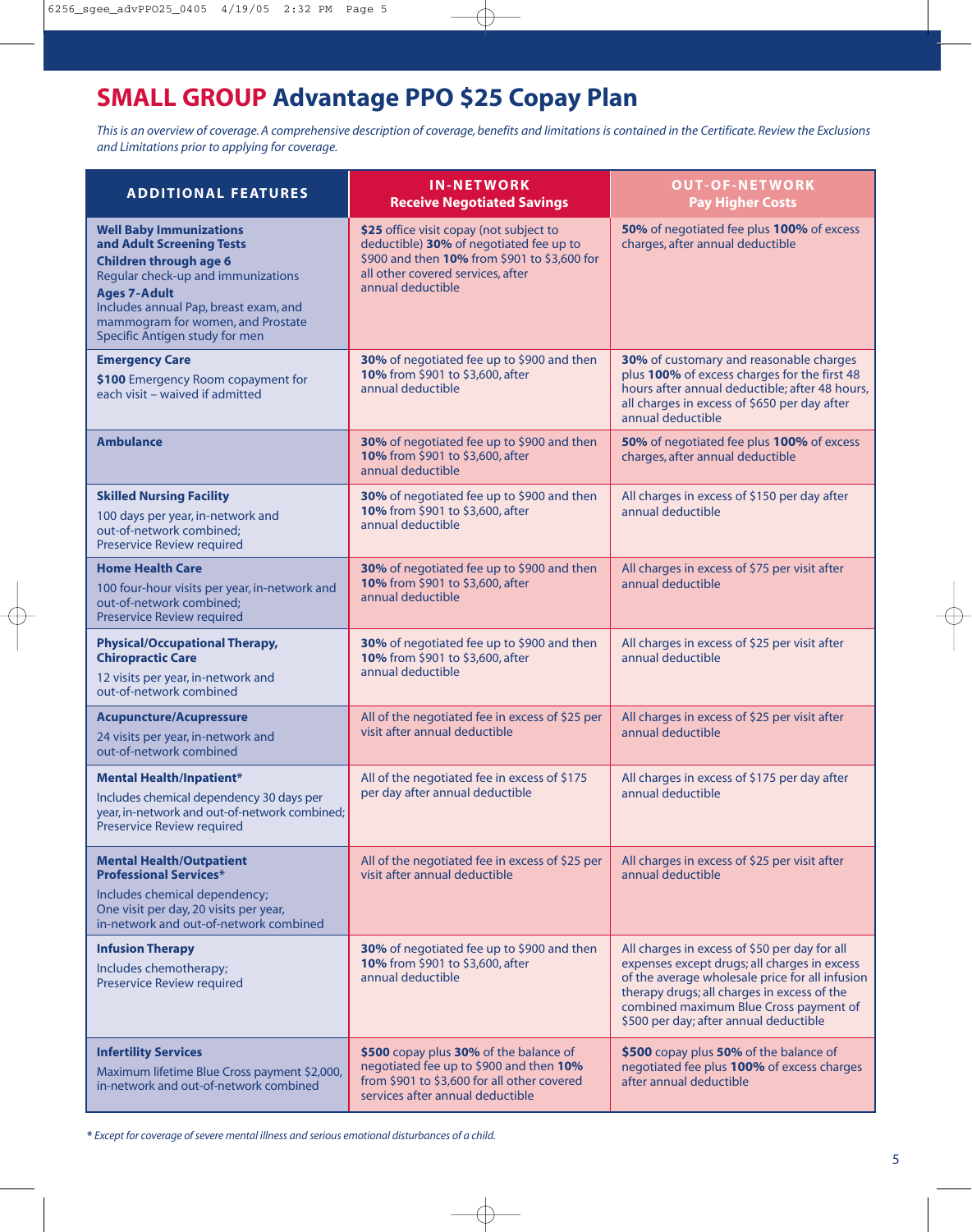## **Exclusions and Limitations**

Following is an abbreviated list of exclusions and limitiations; please see the Certificate for comprehensive details.

- **•** Any amounts in excess of maximums stated in the Certificate.
- **•** Services or supplies that are not medically necessary.
- **•** Services received before your effective date.
- **•** Services received after your coverage ends.
- **•** Any conditions for which benefits can be recovered under any workers' compensation law or similar law.
- **•** Services you receive for which you are not legally obligated to pay.
- **•** Services for which no charge is made to you in the absence of insurance coverage.
- **•** Services not listed as covered in the Certificate.
- **•** Services from relatives.
- **•** Vision care except as specifically stated in the Certificate.
- **•** Eye surgery performed solely for the purpose of correcting refractive defects.
- **•** Hearing aids and routine hearing tests except as specifically stated in the Certificate.
- **•** Sex changes.
- **•** Dental and orthodontic services except as specifically stated in the Certificate.
- **•** Cosmetic surgery.
- **•** Routine physical examinations except as specifically stated in the Certificate.
- **•** Treatment of mental or nervous disorders and substance abuse (including nicotine use) or psychological testing, except as specifically stated in the Certificate.
- **•** Custodial care.
- **•** Experimental or investigational services.
- **•** Services provided by a local, state or federal government agency, unless you have to pay for them.
- **•** Diagnostic admissions.
- **•** Telephone or facsimile machine consultations.
- **•** Personal comfort items.
- **•** Nutritional counseling.
- **•** Health club memberships.
- **•** Any services to the extent you are entitled to receive Medicare benefits for those services without payment of additional premium for Medicare coverage.
- **•** Food supplements, except for formulas and special food products to prevent complications of phenylketonuria (PKU).
- **•** Genetic testing for non-medical reasons or when there is no medical indication or no family history of genetic abnormality.
- **•** Outdoor treatment programs.
- **•** Replacement of prosthetics and durable medical equipment when lost, stolen or damaged.
- **•** Any services or supplies provided to any person not covered under the Agreement in connection with a surrogate pregnancy.
- **•** Immunizations for travel outside the United States.
- **•** Services or supplies related to a pre-existing condition.
- **•** Educational services except as specifically provided or arranged by Blue Cross.
- **•** Infertility services (including sterilization reversal) except as specifically stated in the Certificate.
- **•** Care or treatment provided in a non-contracting hospital.
- **•** Private duty nursing except as specifically stated in the Certificate.
- **•** Services primarily for weight reduction except medically necessary treatment of morbid obesity.
- **•** Outpatient drugs, medications or other substances dispensed or administered in any outpatient setting.
- **•** Contraceptive devices unless your physician determines that oral contraceptive drugs are not medically appropriate.

### **General Provisions**

#### **Member Privacy**

Our complete **Notice of Privacy Practices** provides a comprehensive overview of the policies and practices we enforce to preserve our members' privacy rights and control use of their health care information, including: the right to authorize release of information; the right to limit access to medical information; protection of oral, written and electronic information; use of data; and information shared with employers. This notice can be downloaded from our Web site at www.bluecrossca.com or obtained by calling Small Group Customer Service at (800) 627-8797.

#### **Utilization Review**

The Blue Cross Utilization Review Program helps members receive coverage for appropriate treatment in the appropriate setting. Four review processes are included: 1) Preservice Review assesses medical necessity before services are provided; 2) Admission Review determines at the time of admission if the stay or surgery is Medically Necessary in the event Preservice Review is not conducted; 3) Continued Stay Review determines if a continued stay is Medically Necessary; 4) Retrospective Review determines if the stay or surgery was Medically Necessary after care has been provided if none of the first three reviews were performed. Utilization Review is not the practice of medicine or the provision of medical care to you. Only your doctor can provide you with medical advice and medical care.

#### **Grievances**

All complaints and disputes relating to a member's coverage must be resolved in accordance with Blue Cross' grievance procedure. You can report your grievance by phone or in writing; see your Blue Cross ID card for the appropriate contact information. All grievances received by Blue Cross that cannot be resolved by phone (when appropriate) to the mutual satisfaction of the member and Blue Cross will be acknowledged in writing, together with a description of how Blue Cross proposes to resolve the grievance. Grievances that cannot be resolved by these procedures shall be resolved as indicated through binding arbitration, or if the plan you are covered under is subject to the Employee Retirement Income Security Act of 1974 (ERISA), in compliance with ERISA rules.

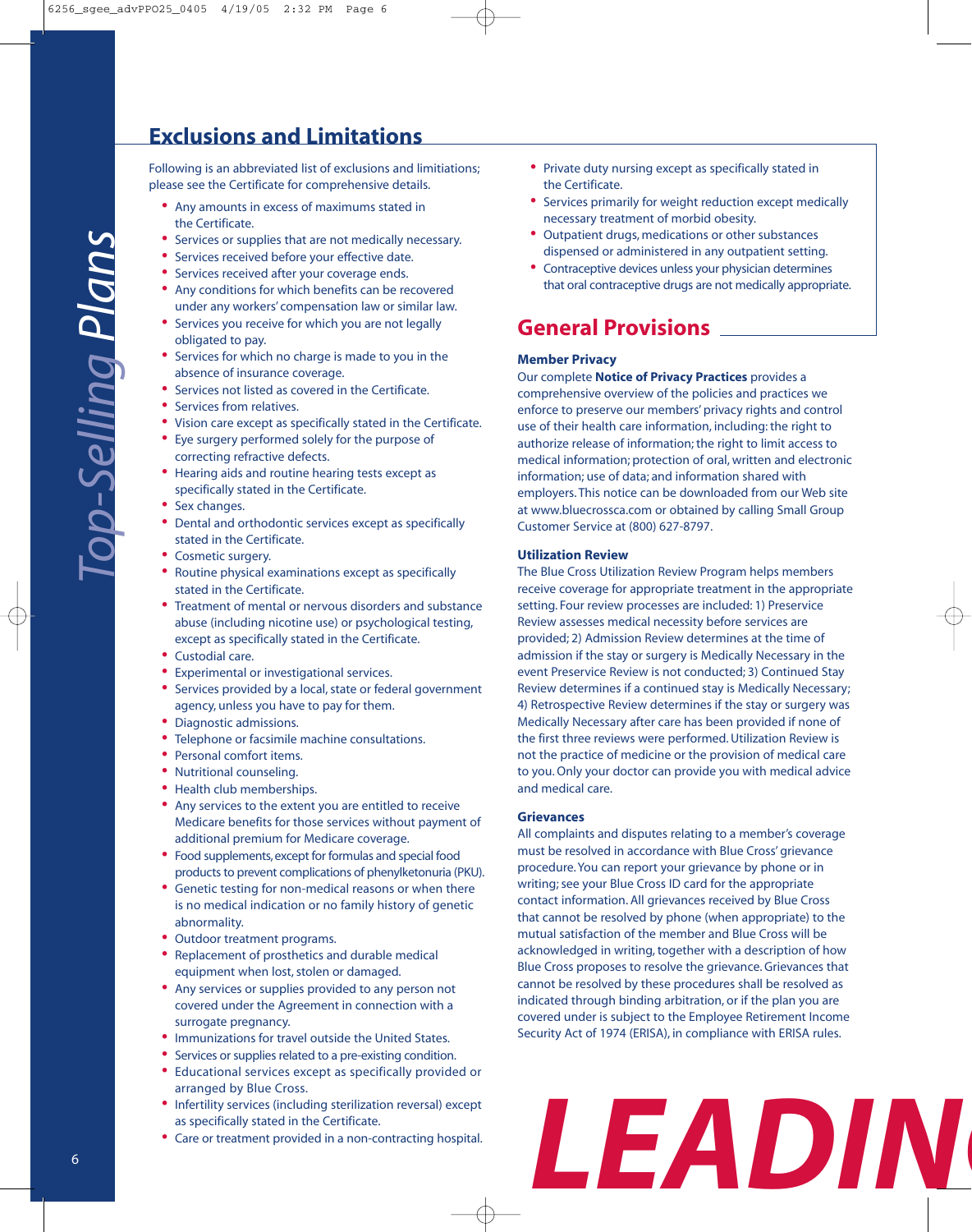If the group is subject to ERISA, and a member disagrees with Blue Cross' proposed resolution of a grievance, the member may submit an appeal by phone or in writing, by contacting the phone number or address printed on the letterhead of the Blue Cross response letter.

For the purposes of ERISA, there is one level of appeal. For urgent care requests for benefits, Blue Cross will respond within 72 hours from the date the appeal is received. For pre-service requests for benefits, the member will receive a response within 30 calendar days from the date the appeal is received. For post-service claims, Blue Cross will respond within 60 calendar days from the date the appeal is received.

If the member disagrees with Blue Cross' decision on the appeal, the member may elect to have the dispute settled through alternative resolution options, such as voluntary binding arbitration.

#### **Department of Insurance**

Overseeing the industry and protecting the state's insurance consumers is the responsibility of the California Department of Insurance (CDI). The CDI regulates, investigates and audits insurance business to ensure that companies remain solvent and meet their obligations to insurance policyholders. If you have a problem regarding your coverage, please contact Blue Cross first to resolve the issue. If contacts between you (the complainant) and Blue Cross (the Insurer) have failed to produce a satisfactory solution to the problem, you may wish to contact the CDI. They can be reached by writing to the CDI Consumer Affairs Bureau 300 South Spring St. - South Tower, Los Angeles, CA 90013. The CDI also has a toll free phone number (800) 927-HELP (4357) that you may call for assistance.

#### **Binding Arbitration**

If the plan is subject to ERISA, any dispute involving an adverse benefit decision must be resolved under ERISA claims procedure rules, and is not subject to mandatory binding arbitration. Members may pursue voluntary binding arbitration after they have completed an appeal under ERISA rules. If the member has another dispute that does not involve an adverse benefit decision, or if the group does not provide a plan that is subject to ERISA, the following provisions apply: Any dispute between the employer and/or the member and Blue Cross must be resolved by binding arbitration (not by lawsuit or trial by jury or other court process, except as California law provides for judicial review of arbitration proceedings), if the amount in dispute exceeds the jurisdictional limit of the Small Claims Court. Under this coverage, both the member and Blue Cross are giving up the right to participate in class arbitration or have any dispute decided in a court of law before a jury.

#### **Medicare**

Under TEFRA/DEFRA, Medicare is the primary coverage for groups of less than 20 employees. Blue Cross coverage is considered primary coverage for groups of 20 or more employees. This Blue Cross coverage is not a supplement to Medicare, but provides benefits according to the nonduplication of Medicare clause.

If Medicare is a member's primary health plan, Blue Cross will not provide benefits that duplicate any benefits you are entitled to receive under Medicare.This means that when Medicare is the primary health coverage, benefits are provided in accordance with the benefits of the plan, less any amount paid by Medicare. If you are entitled to Part A and B of Medicare, you will be eligible for nonduplicate Medicare coverage, with supplemental coordination of benefits. However, if you are required to pay the Social Security Administration an additional premium for any part of Medicare, then the above policy will only apply if you are enrolled in that part of Medicare. Note: Medicare-eligible employees/dependents enrolled in plans where Medicare is primary may obtain an Individual Blue Cross of California Medicare Supplement plan with the pre-existing condition exclusion waived.

### **Coordination of Benefits**

The benefits of a member's plan may be reduced if the member has other group health, dental, drug or vision coverage, so that benefits and services the member receives from all group coverages do not exceed 100 percent of the covered expense.

#### **Third-Party Liability**

If a member is injured, the responsible party may be legally obligated to pay for medical expenses related to that injury. Blue Cross may recover benefits paid for medical expenses if the member recovers damages from a legally liable third-party. Examples of third-party liability situations include car accidents and work-related injuries.

### **Voiding Coverage for False and Misleading Information**

False or misleading information or failure to submit any required enrollment materials may form the basis for voiding coverage from the date a plan was issued or retroactively adjusting the premium to what it would have been if the correct information had been furnished. No benefits will be paid for any claim submitted if coverage is made void. Premiums already paid for the time period for which coverage was rescinded will be refunded, minus any claims paid.

#### **Incurred Medical Care Ratio**

As required by law, we are advising you that Blue Cross of California and its affiliated companies' incurred medical care ratio for 2004 was 80.14 percent. This ratio was calculated after provider discounts were applied.